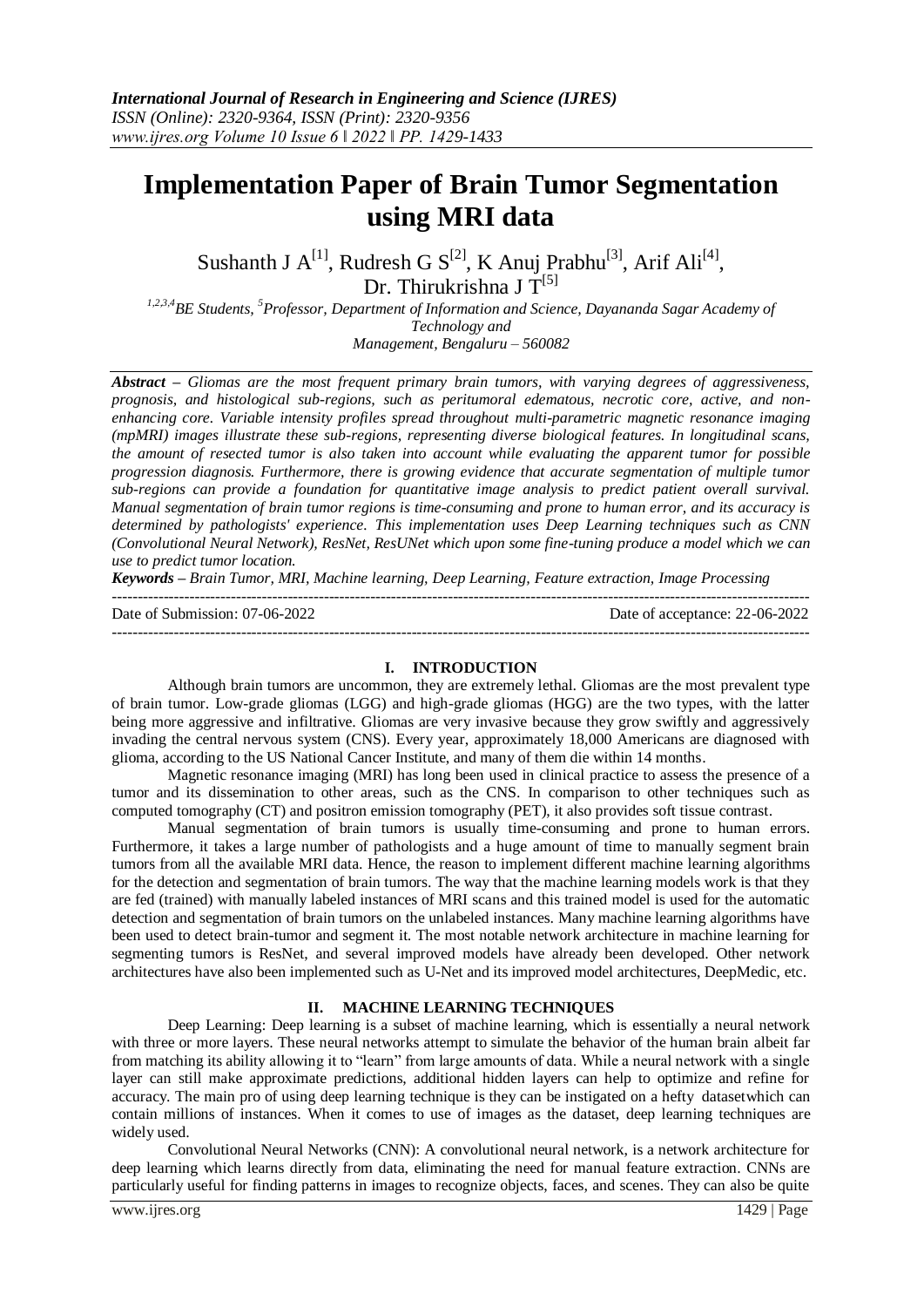effective for classifying non-image data such as audio, time series, and signal data.

CNNs are widely used in pattern recognition in images. This will allow us to create a model which will help us to create a model using the parameters we ought to consider.



Fig.1. CNN architecture which consists of five layers

**ResNet50:** Also entitled as Residual Network. This contains 50 becauseResNet consists of 50 layers. Proposed by Microsoft research in the year 2015 to solve the problem of vanishing gradient. ResNet uses a system which called as skipping connections. This technique tends to hop thetraining from some of the layers and tends to connect directly to the output. This model comes in handy for detection of brain tumors in our case.



Fig.2. ResNet50 architecture and Skip Connection

**ResUNet:** ResUNet architecture combines UNet backbone architecture with residual blocks to overcome the vanishing gradients problems present in deep architectures. UNet architecture is based on Fully Convolutional Networks and modified in a way that it performs well on segmentation tasks. ResUNet consists of three parts: Encoder or contracting path, Bottleneck, Decoder or expansive path. This model can be used for brain tumor segmentation part in our case.



**III. SOFTWARE AND LANGUAGES USED**

**Python:** The minute it comes to machine learning python is used. Python does not require an interpreter. Python bargains succinct and comprehensible code. Pythons grammar is clean also the code is decipherable. The straightforwardness of python countenances the developers to code steadfast systems. The developers can devote all their vigor on resolving the glitches of machine learning instead of wasting their time on technical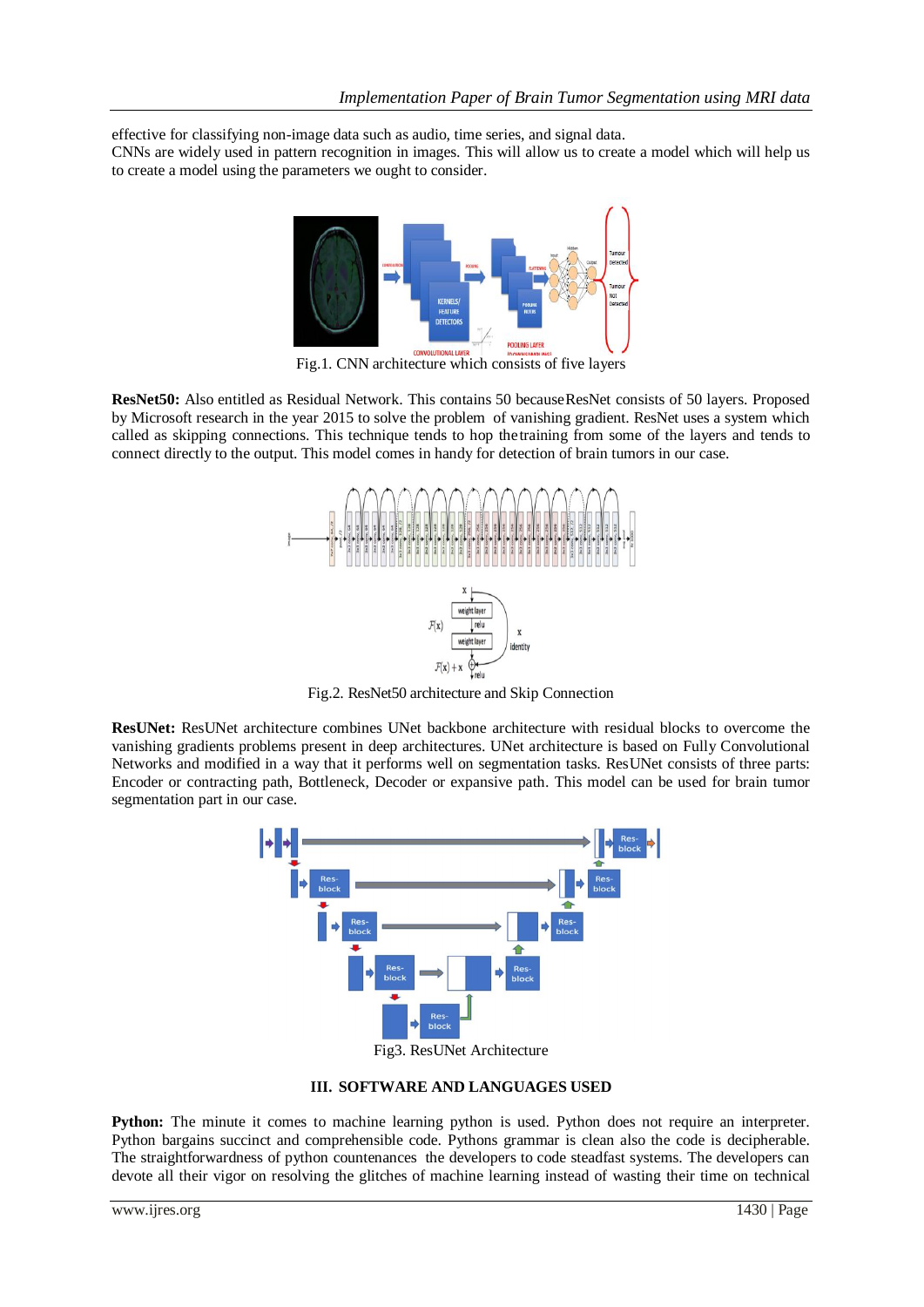gradations of innumerable languages.

**TensorFlow:** TensorFlow is an end-to-end open-source platform for machine learning. It has a comprehensive, flexible ecosystem of tools, libraries and community resources that lets researchers push the state-of-the-art in ML and developers easily build and deploy ML powered applications.

**Keras:** Keras is the high-level API of TensorFlow. Keras follows best practices for reducing cognitive load: it offers consistent & simple APIs, it minimizes the number of user actions required for common use cases, and it provides clear & actionable error messages. It also has extensive documentation and developer guides.

# **IV. WORKING OF THE PROJECT**

**Data Collection:** It is one of the most important task when it comes to creating a project. We have downloaded the dataset from TCGA (The Cancer Genome Atlas Program) website. The Cancer Genome Atlas (TCGA), is a landmark cancer genomics program, molecularly characterized over 20,000 primary cancer and matched normal samples spanning 33 cancer types.

**Data Pre-processing:** It is a machine learning technique that powers data to generate original variables that be situated in the training set. Here we use one hot encoding, it is used to assign one hot encoding of labels to train and val dataset. In this stage we also rescale pixel values of the downloaded dataset images.

**Transfer learning:** Main steps involved are firstly, using feature extraction from pre-trained model and training classification head. Secondly, fine-tuning specific layers of pre-trained base to suit our classification and segmentation tasks.

**Training:** CNN algorithm is used for training the dataset. The training dataset is the subdivision of the entire datasetwhich is used to train the model and envisage the results. We train the model for 100 epochs. In this scheme we have used 85% of the data as training data.

**Testing:** Our model is verified by means of the testing dataset. The testing dataset is engaged to govern how fine the machine can foresee new ripostes supportive of its training. In our project we have used 15% of the dataset asthe testing data.

#### **V. RESULTS**

The main goal of this project is to achieve a model which gives us an accuracy in the highest form. We are getting an accuracy of 98.26% while testing the dataset for the brain tumor detection part and 90.41% for the brain tumor segmentation part.



Fig.4a. Plot of training and validation loss and w.r.t epochs (Classification)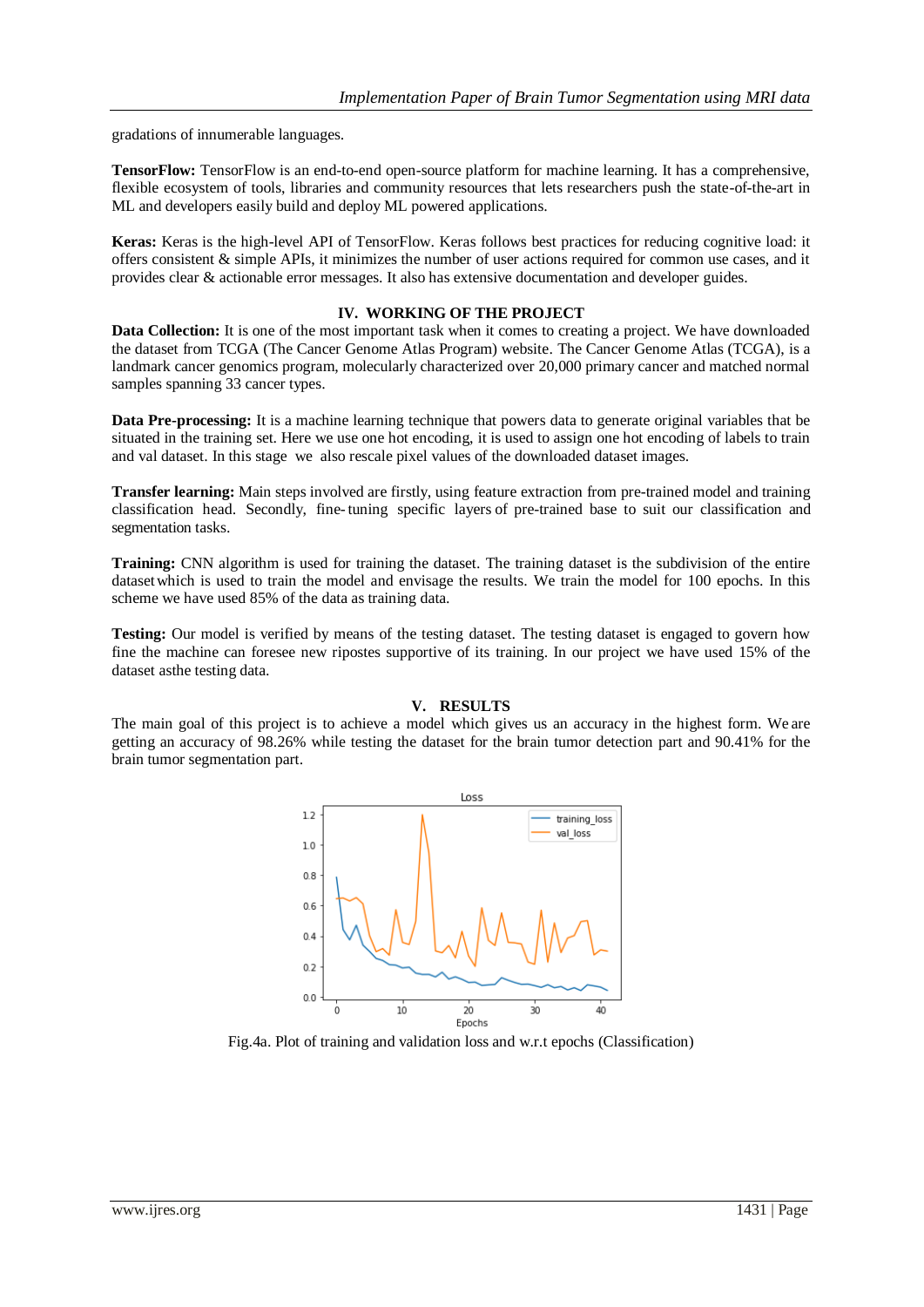

Fig.4b. Plot of training and validation accuracy w.r.t epochs (Classification)



Fig.4b. Plot of training and validation Focal Tversky loss w.r.t epochs (Segmentation)



Fig.4b. Plot of training and validation Tversky accuracy w.r.t epochs (Segmentation)

After we have trained the models for both brain tumor detection and segmentation tasks respectively, our final output will be in the form of images which will locate the tumor region in the given MRI scan image.

## **VI. CONCLUSION**

Manual segmentation of brain tumors is usually time-consuming and prone to human errors. Furthermore, it takes a large number of pathologists and a huge amount of time to manually segment brain tumors from all the available MRI data. As a result of this we have createda model which considers MRI data and predicts the results with highest accuracy.